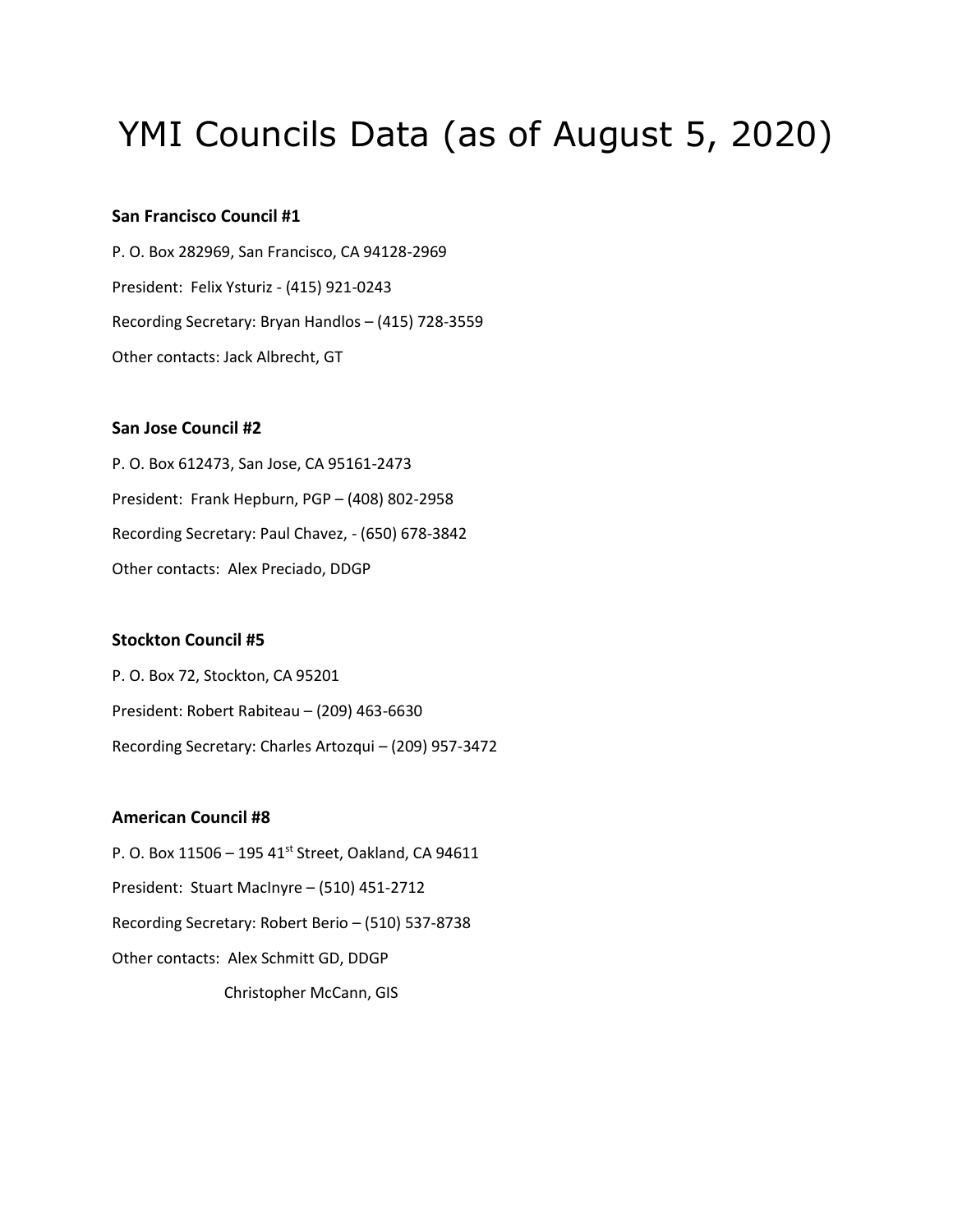## **Vallejo Council #13**

819 Valle Vista Avenue, Vallejo, CA 94590 President: Jim Mullen – (707) 552-6309 Recording Secrretary: Jim Mullen (70 7) 552-6309

## **South San Francisco Council #32**

P. O. Box 1161, South San Francisco, CA 94083-1161 President: Luis Alvarenga – (650) 255-2482 Recording Secretary: Phil Oberst – (650) 994-9429 Other contacts: Bob Bartoli, PGP Tom Fourie, PGP Steve Cresci, GD Paul Larson, GD Rev. Agnel De Heredia, GC

# **Santa Rosa Council #40**

P. O. Box 2723, Santa Rosa, CA 95405 President: Angel Vera, GD – (707) 975-9156 Recording Secretary: John Kennedy – (707) 545-7000 Other contacts: Stephen May, DDGP

# **Holy Rosary Council #44**

P. O. Box 591, Hilmar, CA 95324 President: Leonard Costa – (209) 620-3338 Recording Secretary: Christopher Freeberg – (209) 531-5579 Other contacts: Manuel Drumonde, Sr., PGP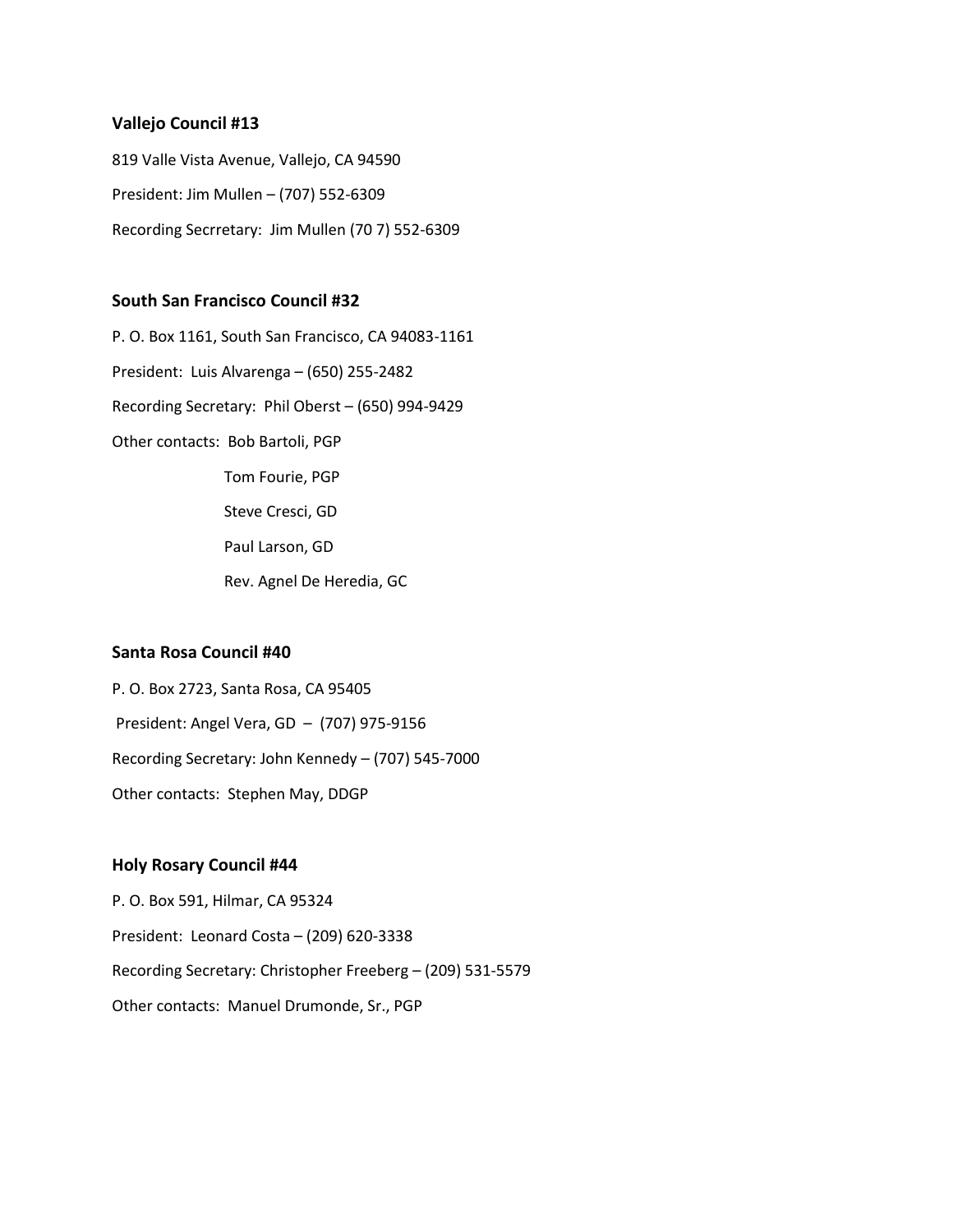#### **Sebastopol Council #54**

P. O. Box 1222, Sebastopol, CA 95473 President: Charles Wallin – (707) 823-5135 Recording Secretary: Scott Virgin – (707) 799-4530 Other contacts: Nick Franceschine, GFVP Domenic Carinalli, GD

# **Sadoc Council #59**

P. O. Box 9284, Pittsburg, CA 94565 President: Robert Laxner – (925) 628-7486 Recording Secretary: Frank DiMggio, PGP, DDGP – (925) 325-2048

# **Madera Council #60**

P. O. Box 235, Madera, CA 93639 President: Ruben Salcedo – (559) 871-6882 Recording Secretary: Steve Fabris (559) 300-0170

#### **St. Christopher Council #80**

P. O. Box 1264, Atwater, CA 95301 President: Billy Avery , GD – (209) 756-3837 Recording Secretary: Matt Nelson – (209) 769-7463 Other contacts: Steve Ortiz, DDGP

#### **Tracy Council #92**

1321 Coolidge Avenue, Tracy, CA 95376 President: Mike Bacchetti – (209) 836-5998 Recording Secretary: Robert Bacchetti, DDGP – (209) 406-6665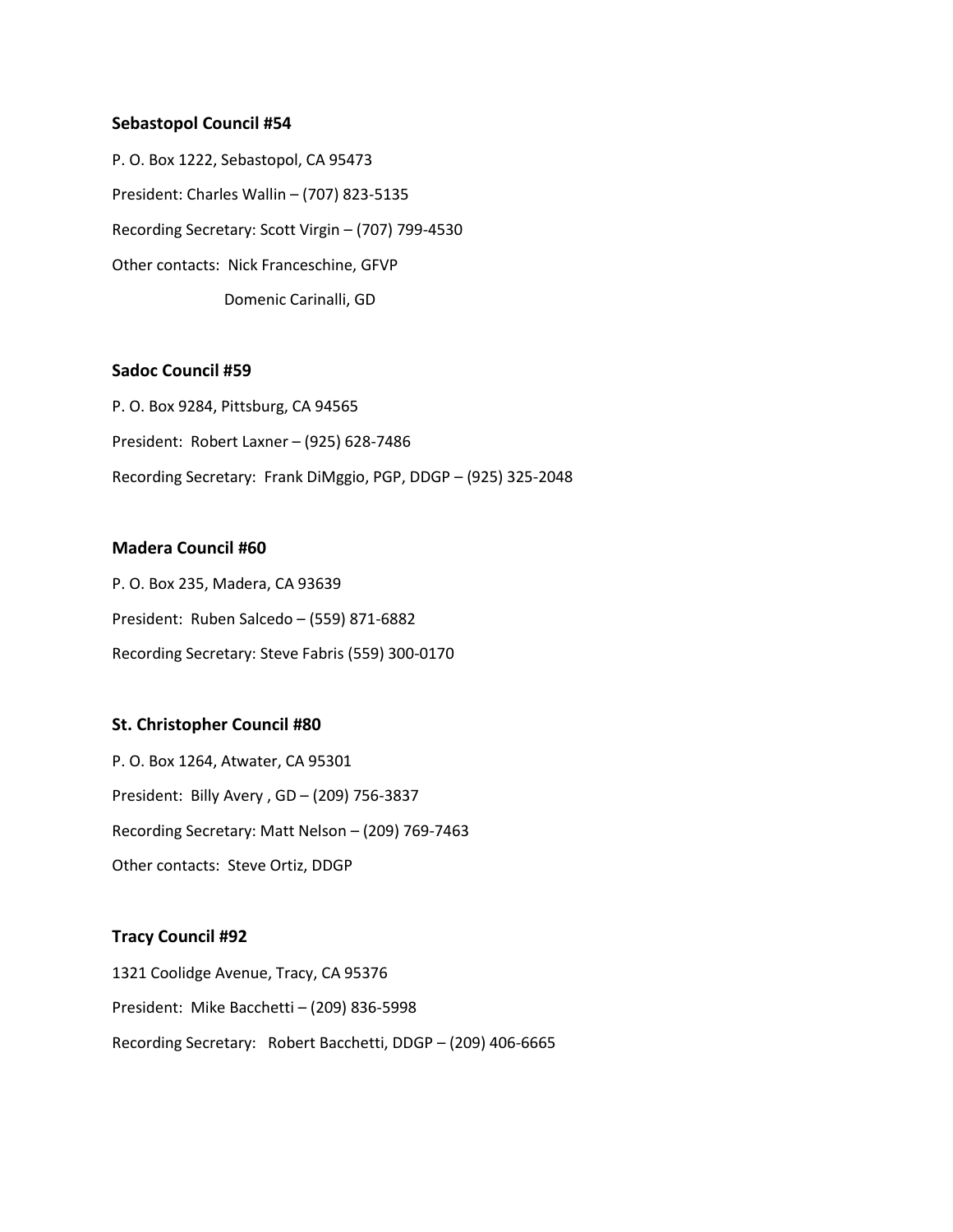#### **St. Columba Council #94**

P. O. Box 216, Chowchilla, CA 93610 President: Tom Alves – (559) 665-0533 Recording Secretary: Mike Red – (559) 665-1695 Other contacts: Michael Thissen, IPGP

# **Dos Palos Council #99**

P. O. Box 133, Dos Palos, CA 93620 President: Mike McGlynn – (209) 392-9337 Recording Secretary: Jess Castillo Sr. – (209) 617-8622 Other contacts: Darrell Fonseca, GSVP, DDGP

# **Bakersfield Council #100**

2607 Cameo Court, Bakersfield, CA 93304 President: Eric Lopez – (650) 690-4558 Recording Secretary: Paul Flores, DDGP – (661) 204-0777

#### **Our Lady of the Pines Council #137**

P. O. Box 1574, Pioneer, CA 95666 President: Theodore Norelli – (209) 295-1302 Recording Secretary: Philip Fondale, DDGP – (209) 295-1618

#### **St. Augustine Council #497**

P. O. Box 55 Huntingburg, IN 47542-0055 President: Kyle Baseder – (812) 827-3596 Recording Secretary: Scott O'Brien – (812) 683-5422 Other contacts: Kurt Kuczynski, DDGP Scot Blessinger, Council Second VP